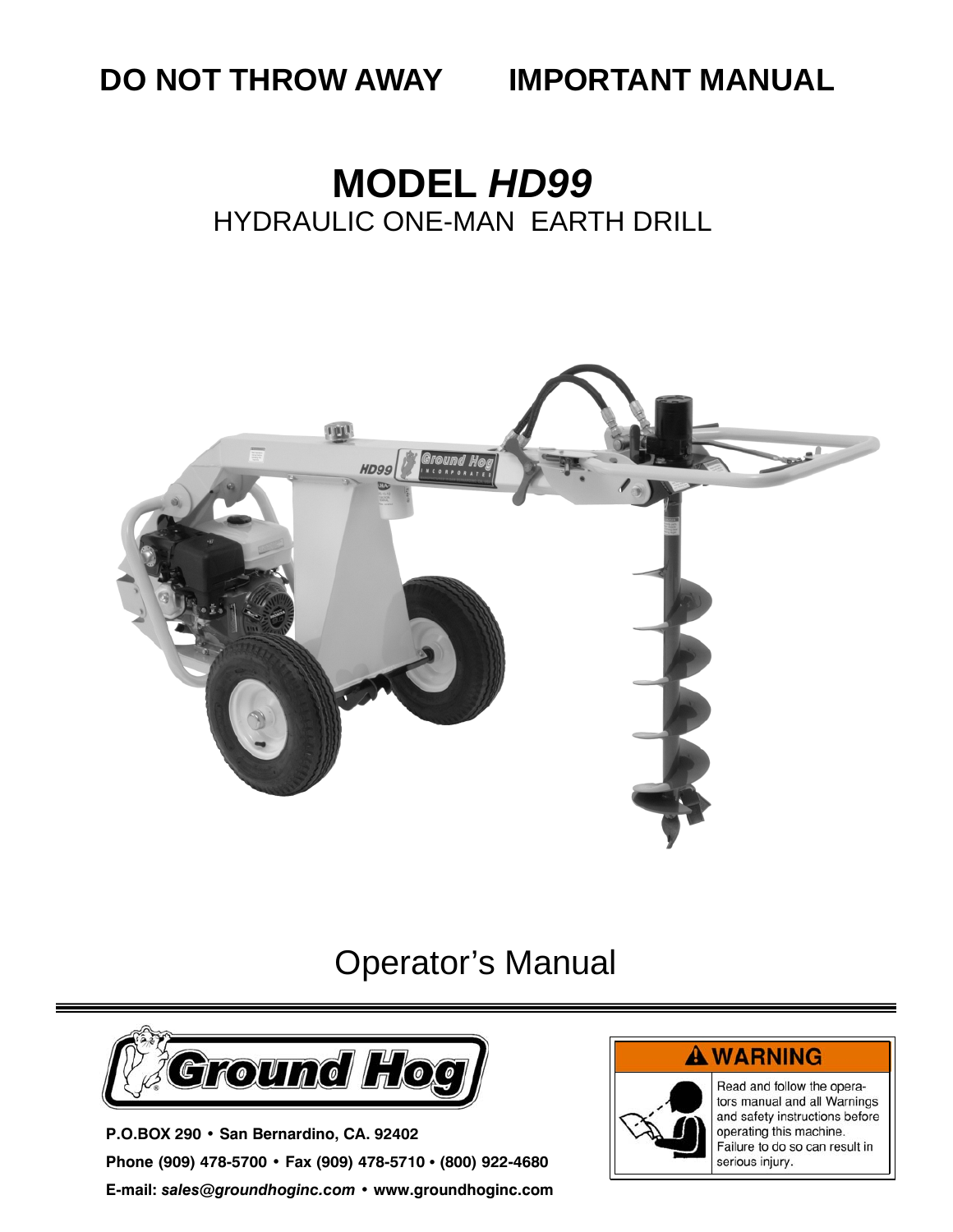# **WARNINGS AND SAFETY INSTRUCTIONS**



This symbol means **DANGER, WARNING or CAUTION.** Personal injury and/or property damage may occur unless instructions are followed carefully.

# **WARNING ~ THIS POWER TOOL CAN BE DANGEROUS!**

This tool can cause serious injury to the operator and bystanders. The warning and safety instructions in this manual must be followed to provide reasonable safety and efficiency in using and storing this earth drill. The operator is responsible for following the warnings and instructions in this manual and the earth drill. **Read the entire Operator's Manual before using this earth drill! Restrict the use of this earth drill to persons who read, understand, and follow the warnings and instructions in this manual and on the earth drill. If you have not read and understand the warnings and instructions in this manual and on the earth drill, you are not qualified to operate this earth drill!** 



 **This product contains and/or emits chemicals known to the State of California to cause cancer, birth defects or other reproductive harm. This statement is made in compliance to California Proposition 65.** 



- Keep body parts, foreign objects and clothing clear of rotating auger.
- Always use part # 1300 auger attachment pin for attaching auger bit to earth drill.
- Coming into contact with buried utilities while digging can cause severe injuries or DEATH.
- Contact appropriate utility representatives to determine if/where electrical cables, gas lines, water lines, etc. are buried BEFORE operation.



Know what's below. **Call before you dig.** 



- Comply with local state and highway regulations when towing.
- Check that ball is completely inserted into coupler socket before towing.
- Check that the underjaw is securely closed around bottom of ball.
- Always secure this earth drill with tie downs or similar restraints when transporting in a truck or trailer.
- Avoid excessive speeds while towing.



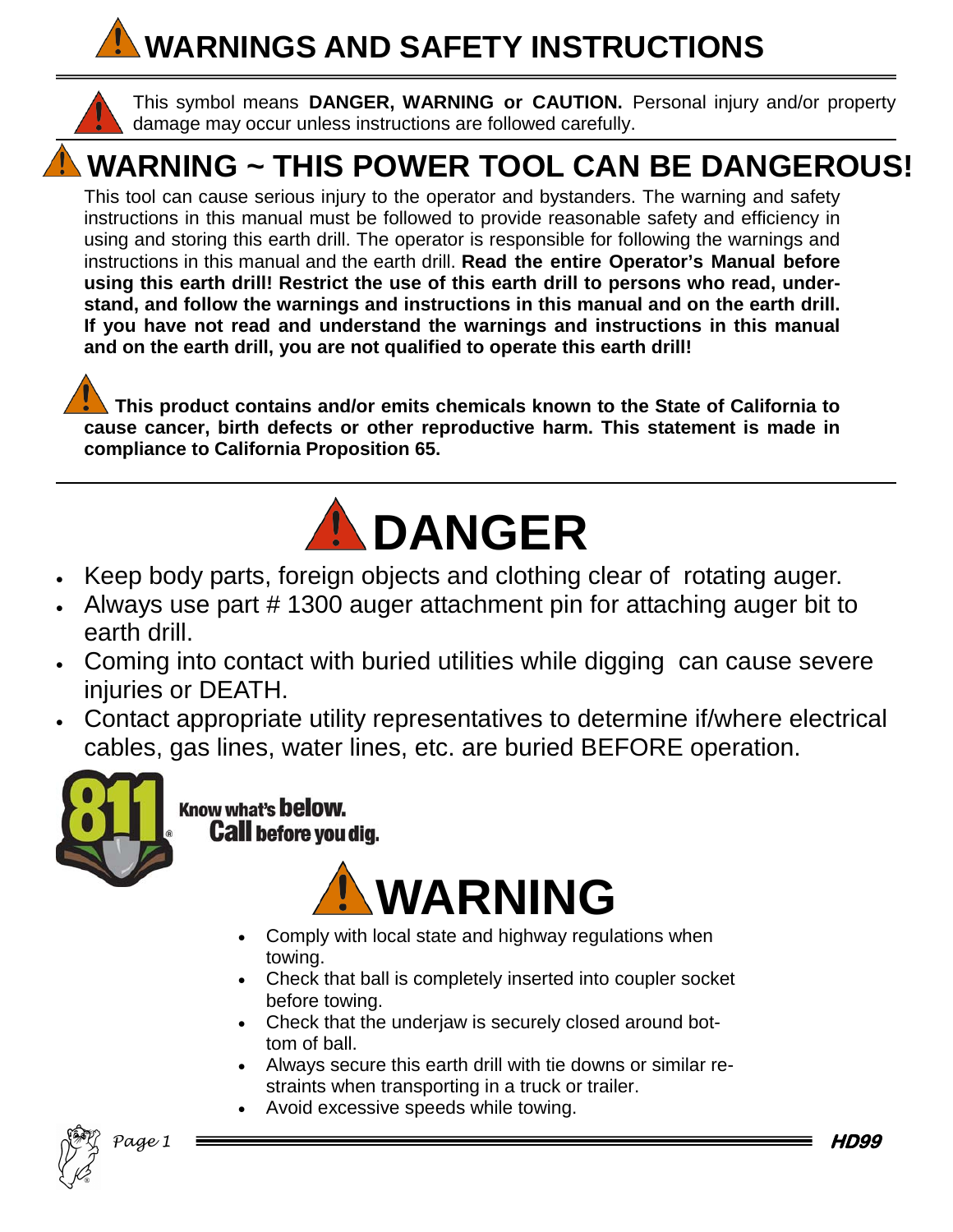### **WARNINGS AND SAFETY INSTRUCTIONS cont'd...**

#### **OPERATOR SAFETY**  $\parallel$  **DIGGING SAFETY**

- 1. Always wear the proper clothing and protective gear for the job. Eye and ear protection, hard hat, boots, gloves and dust masks are some of the items that may be required.
- 2. Keep hair, fingers, and all other body parts away from openings and moving parts. Always wear, long pants, boots, and gloves. Do not wear loose clothing, jewelry, short pants, sandals or go barefoot. Secure hair so it is above shoulder length.
- 3. Do not operate this tool when you are tired, ill, or under the influence of alcohol, drugs, or medication.
- 4. Always assume the digging location contains underground utilities or obstructions. Contact appropriate utility company to determine if/ where electrical cables, gas lines, water lines, etc. are buried BEFORE operation.
- 5. Always use extreme caution while operating this tool. Be sure of your footing and physical capabilities.

#### *TOOL SAFETY*

- 1. Inspect the entire earth drill before each use. Replace damaged or worn parts.
- 2. Check for fuel leaks and make sure all fasteners are in place and securely fastened. Repair or replace as needed.
- 3. Replace auger blades that are severely worn, missing or damaged in any way before using this tool.
- 4. Use only the # 1300 auger attachment pin and make sure that it is properly attached.
- 5. Be sure the auger bit stops turning when you release the throttle.
- 6. Use only accessories or parts as recommended by Ground Hog, Inc.

#### *FUEL SAFETY*

- 1. Refuel outdoors only and where there are no sparks and flames.
- 2. Store fuel in a container approved for gasoline.
- 3. Do not smoke or allow smoking near fuel or the earth drill or while using the earth drill.
- 4. Clean up all fuel spills before starting engine.
- 5. Move at least 10 feet away from fueling site before starting engine.
- 6. Stop engine before removing fuel cap.
- 7. Store the earth drill and fuel in an area where fuel vapors cannot reach sources of combustion like water heaters, electric motors,

- 1. Always assume the digging location contains buried underground utilities or obstructions. Call 811 to determine if/where electrical cables, gas lines, water lines, etc. are buried BE-FORE operation.
- 2. Always be sure that the area you are going to drill in is clear of potential hazards, such as pipes, rocks, wire, boards or any other materials that could possibly entangle itself around the auger bit or cause unstable footing before using the earth drill.
- 3. Keep others including children, animals, bystanders and helpers outside a 15 foot hazard zone from the earth drill.
- 4. Hold the earth drill handle bar firmly with both hands.
- 5. Keep firm footing and balance. Do not overreach.
- 6. Keep all parts of your body and clothing away from the auger bit and other moving parts.
- 7. Inspect the digging site. Soil conditions, job specifications and operator experience may dictate that a different earth drill or method be used to do the job.
- 8. Do not leave holes open or unmarked.

### *MAINTENANCE SAFETY*

- 1. Maintain this earth drill according to recommended procedures included in this manual.
- 2. Disconnect the spark plug wire before performing maintenance. See engine manual.
- 3. Stop engine before removing fuel cap.
- 4. Use only genuine replacement parts as recommended by Ground Hog or the engine manufacturer.

#### *TRANSPORTATION AND STORING SAFETY*

- 1. Always shut off the fuel valve and engine before transporting or storing.
- 2. Always allow the engine to cool before transporting or storing.
- 3. Store earth drill and fuel in an area where fuel vapors cannot reach sources of combustion like, water heaters, electric motors, switches, furnaces, etc.
- 4. Always secure this earth drill with tie downs or similar restraints when transporting.
- 5. Properly attach and inspect the towbar to the earth drill before towing.
- 6. Always check that the ball is completely inserted into the coupler socket and that the underjaw is securely closed around the bottom of the ball.
- 7. Always check that the coupler handle is properly locked before towing. **HD99**

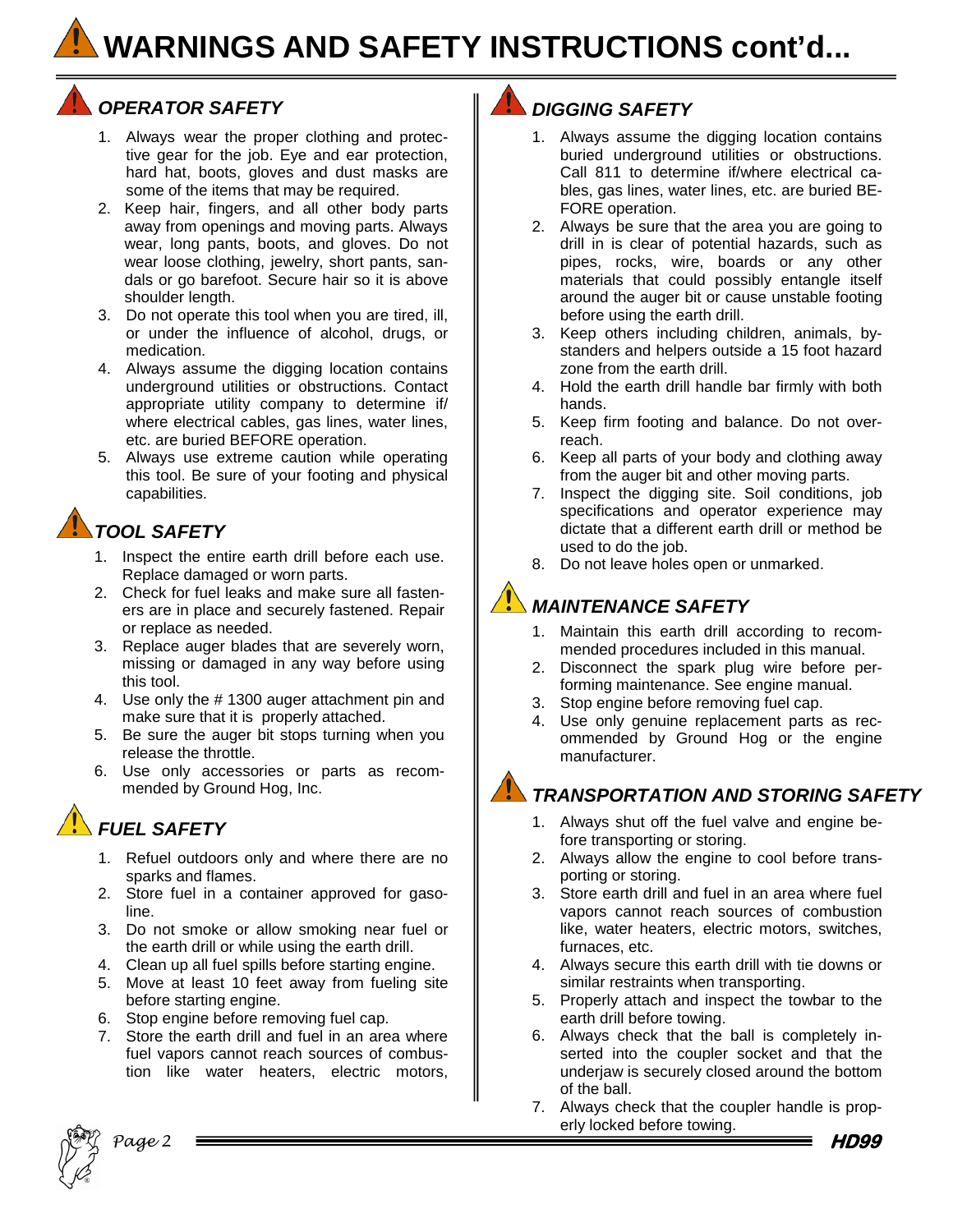It is your responsibility as the operator of this piece of equipment to know what specific requirements, precautions and work hazards exist. You must read, understand and follow all of the information contained in this operator's manual and inform any person who might be assisting you.

The HD99 one-man earth drill is a unique tool. By separating the engine from the auger with the use of hydraulics, the digging torque or "kick back" normally associated with hand operated earth drills is greatly reduced, making for a more comfortable tool to use. However, it is a tool that can cause injury to the operator or bystanders if it is not properly maintained or if it is misused. You must be sure that you, as the operator, understand the use of the tool and the risks involved.

**NOTE:** This machine is designed to drill holes in soil. It is not intended for any other purpose.

The rotation of the auger or drill bit on any type of earth drill will cause a counter rotation of the handle bars while drilling a hole. The force exerted on the operator will vary according to the type of soil, the diameter of the auger and the condition of the machine.

 In the event that the auger should encounter an object that stops the rotation suddenly, the digging force could be transmitted directly to the operator. Eventhough the force is absorbed by the wheel assembly, there is the possibility that the handle bars could be jerked from the operator's hands. For this reason, the operator must have secure footing and control of the machine. The operator must also be both mentally and physically prepared to react to this force.

Because the HD99 is a hand operated, portable type machine, it is limited in what it is capable of doing. The job site, soil conditions, job specifications and operator experience may dictate that a different tool or method be used to do the job.

**NOTE:** It is not recommended that engines of higher horsepower be installed on this machine. Consult the factory before making any modifications.

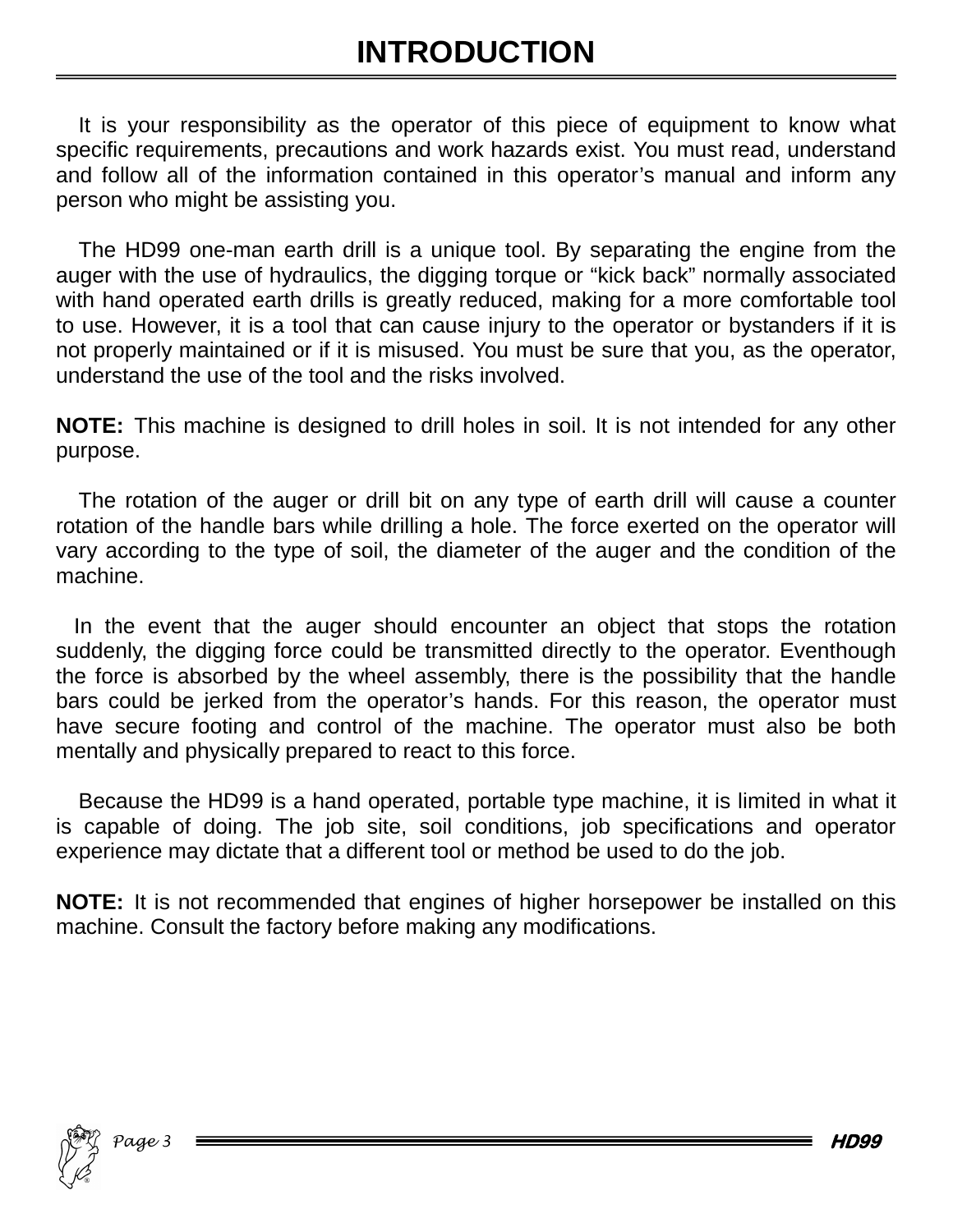### **KEY POINTS OF THE HD99**



®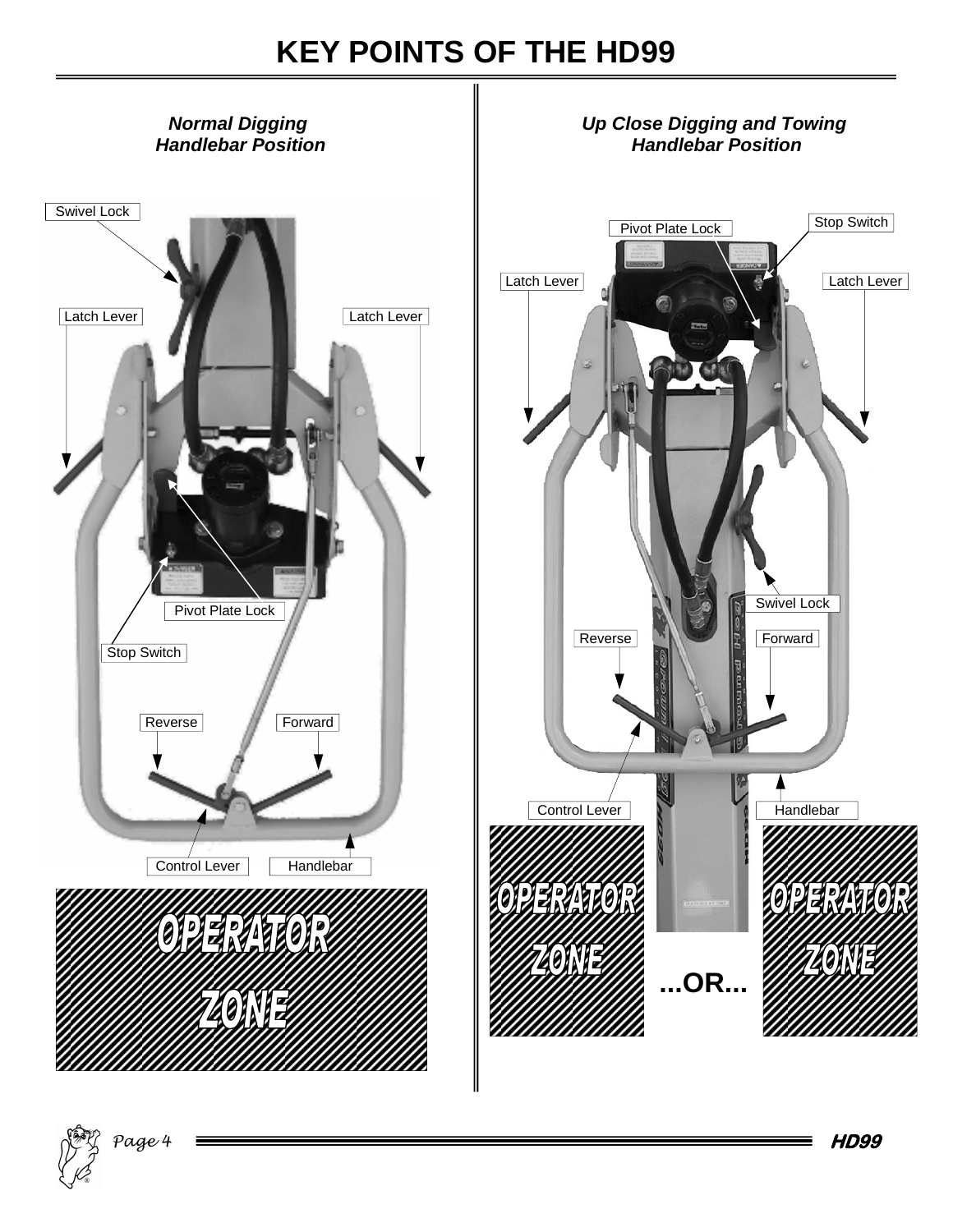## **TOWING AND TRANSPORTATION**

# **AWARNING**

- Comply with local state and highway regulations when towing.
- Read and follow all instructions in this manual.
- Check that ball is completely inserted into coupler socket before towing.
- Check that underjaw is securely closed around bottom of ball.
- Always secure this earth drill with tie downs or similar when transporting in a truck or trailer.
- Properly attach the towing chains

#### *ATTACHING THE TOWBAR TO THE HD99*

#### **STEP 1**

Move handlebar to transporting position.



#### **STEP 2**

Move the earth drill into position as shown below placing towbar on the ground under the axle.



**HD99** 

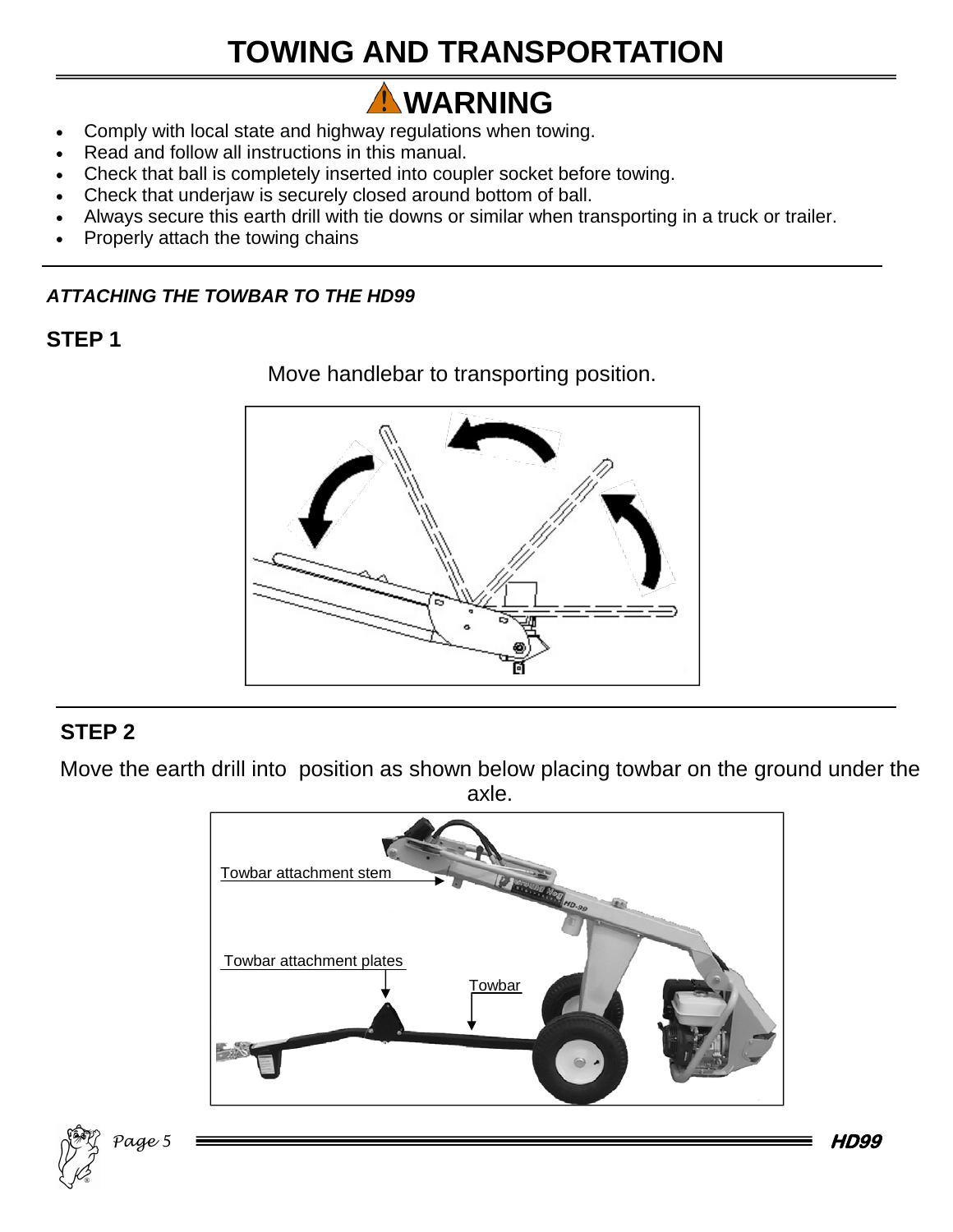*ATTACHING THE TOWBAR TO THE HD99* **cont'd...**

#### **STEP 3**

Attach the towbar to the axle tow tabs as shown below.



#### **STEP 4**

Lower the earth drill until towbar attachment stem rests in-between the towbar attachment plates .



#### **STEP 5**

Insert the hitch pin all the way through the holes on the towbar stem and attachment plates.





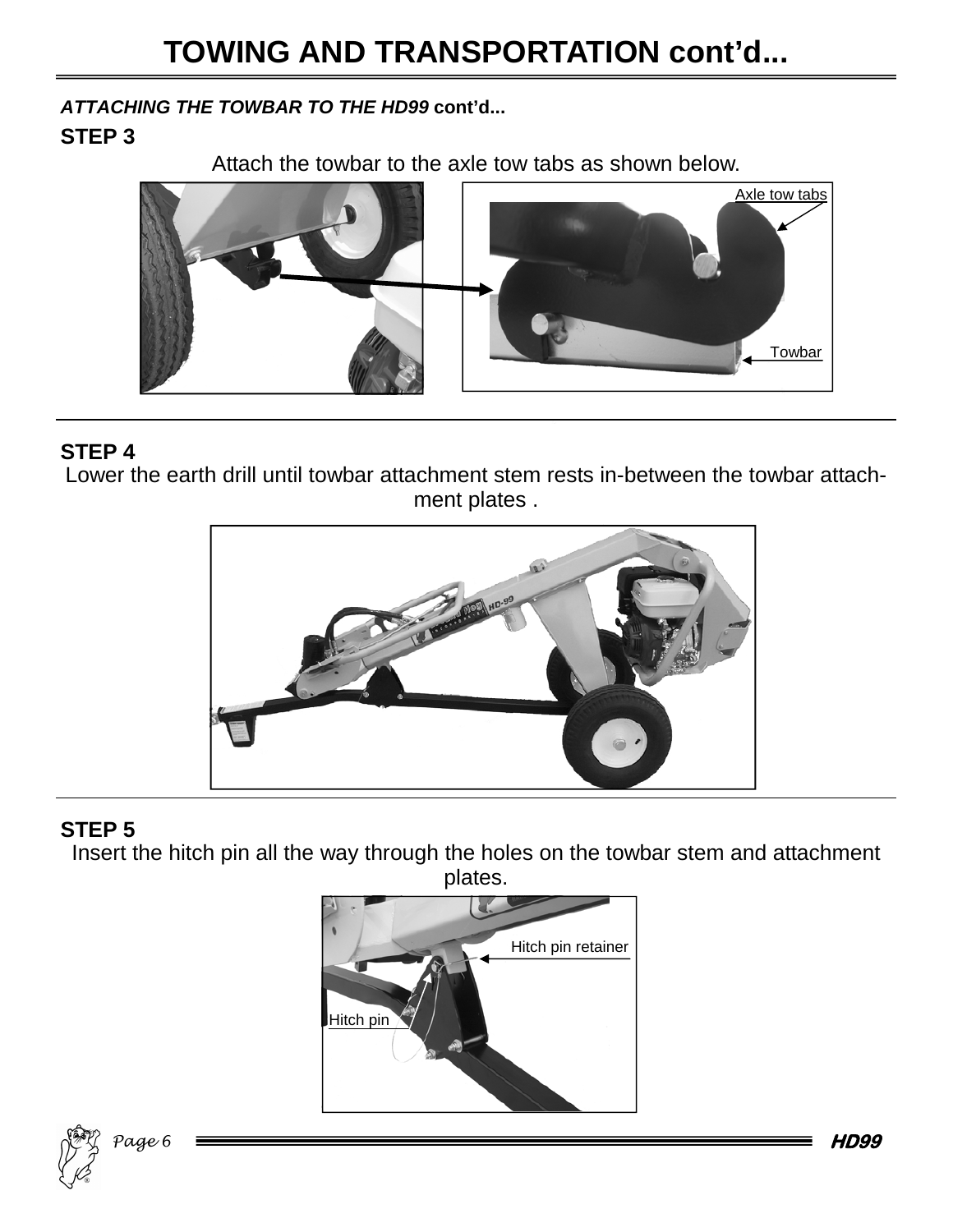#### *ATTACHING THE TOWBAR TO THE HD99* **cont'd...**

### **WARNING**

#### **Failure to obey these rules can cause trailer to detach while towing which may cause SERIOUS INJURY OR DEATH!**

- Never exceed weight capacity of ball or load limits stamped on coupler.
- Always use safety chains.
- Always use correct size ball shown by stamp on coupler
- Always check that the ball is completely inserted into coupler socket and that underjaw is securely closed around the bottom of the ball.
- Always check that the coupler handle is properly locked before towing.
- Always examine coupler and ball for damage before towing. Replace if damaged.
- Avoid sharp turns and steep vertical angles when towing which may bend or damage coupler or its components.



**Coupler Operating Instructions** 

Adjust coupler locking pressure on ball before use. Place handle in locked position with ball in coupler. Tighten locknut against tension spring so that coupler is not loose on ball. Correct adjustment will allow handle to be released with moderate pressure applied to handle.

To open, pull up on coupler handle and rotate forward. Place coupler on ball. When ball is completely nested in ball socket, rotate coupler handle backward until handle is in locked position.

After towing for 50 miles, check coupler for tightness on ball. Always check tightness before towing. Be sure coupler handle is in locked position when towing.



**HD99**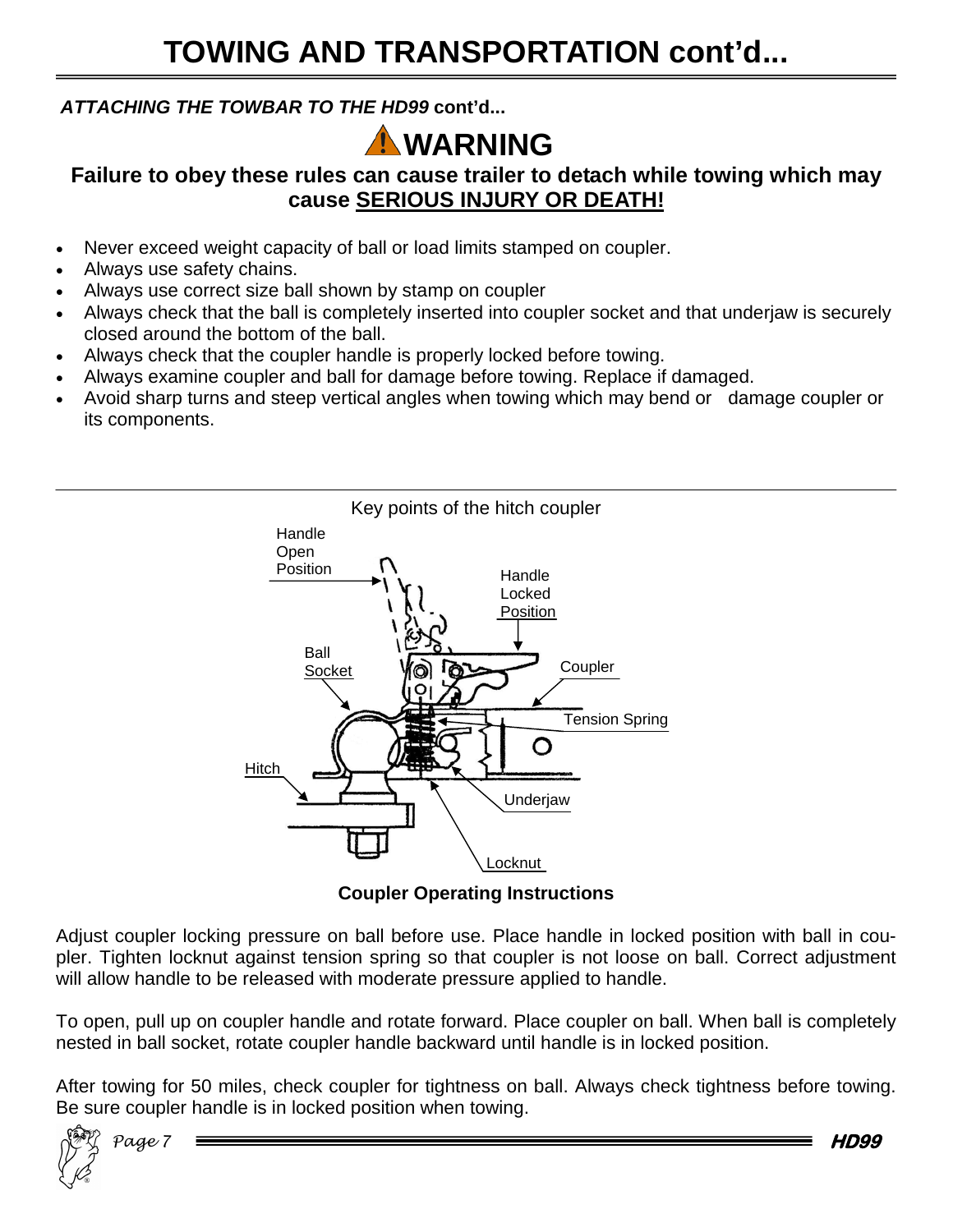### **OPERATING INSTRUCTIONS**



Determine that the earth drill is in its original, factory configuration and has not been modified or damaged and is not missing parts in any way. If there are any questions about possible modifications made to the earth drill, do not use until the modifications have been corrected using only genuine replacement parts as recommended by Ground Hog or the engine manufacturer.

#### *STOPPING THE HD99*

There are two stop switches on the earth drill; one on the pivot plate and one on the engine. Refer to the engine manual for the switch location on your particular earth drill. The operator can turn the earth drill off at any time by switching either stop switch to the " OFF " position.



Never connect or disconnect the auger while the engine is running.

#### *STARTING THE HD99*

1. Start the engine following the procedures outlined in the engine manual supplied with the earth drill.

2. Before attaching the auger, always start the earthdrill at the job site and allow it to warm up. While the machine is running, check the controls to be sure that everything is working as properly.

#### *STARTING WITH AUGER ATTACHED*

1. After the engine has been allowed to warm up, and everything is operating as it should, shut the motor off and attach the auger using the clevis pin and clip that we provide (part #1300).

2. Place the machine in the digging position.

3. Following the procedures outlined in the engine manual supplied with the machine, start the engine. If the engine does not start after 3 pulls of the starter rope, disconnect the auger from the machine and determine the cause. When the machine is in operating condition again, follow the procedures listed above before proceeding to the next step.

4. Set engine to maximum throttle.



Hitting a buried object, such as a rock, could cause a sudden side thrust against the operator. Injury could occur if the operator is not prepared to deal with this condition.

#### *DRILLING*

1. Depress latch levers and rotate the handle bars to the normal digging position if it is not already.

2. Slowly depress the right side of the control lever. Use caution here as the auger will start to turn and dig at this point.

**NOTE:** This unit has a throttling feature. The more that you depress the control lever, the faster the auger will turn.

3. Allow the auger to dig at its own speed, keeping the auger straight in the hole by moving the machine back and forth as needed.

4. Increase or decrease the auger speed until you find a digging speed that you are comfortable with.

5. Do not attempt to drill the hole in one pass, you could bury the auger. Drill to a depth of approximately one foot and lift the auger to spin the dirt off. Be careful not to lift the auger completely out of the hole. Repeat this procedure until you have reached the required depth.

6. Release the control lever and lift the rest of the dirt out for a clean hole.

7. To reverse the rotation of the auger,, depress the left side of the control lever slowly. Use caution at this point, the auger will tend to climb out of the hole.

8. For up close digging, rotate the handle bars to the up close digging position and follow the instructions above.

**NOTE:** Allow the auger to dig at its own speed. Attempting to force the auger into hard ground and through buried objects could result in the auger becoming locked in the hole. If the auger bit should get locked in a hole, slowly engage the valve control lever in reverse to unlock the auger bit.

9. For digging on uneven terrain, rotate the boring head to the desired angle. Some digging conditions may or may not require you to tighten the swivel lock.